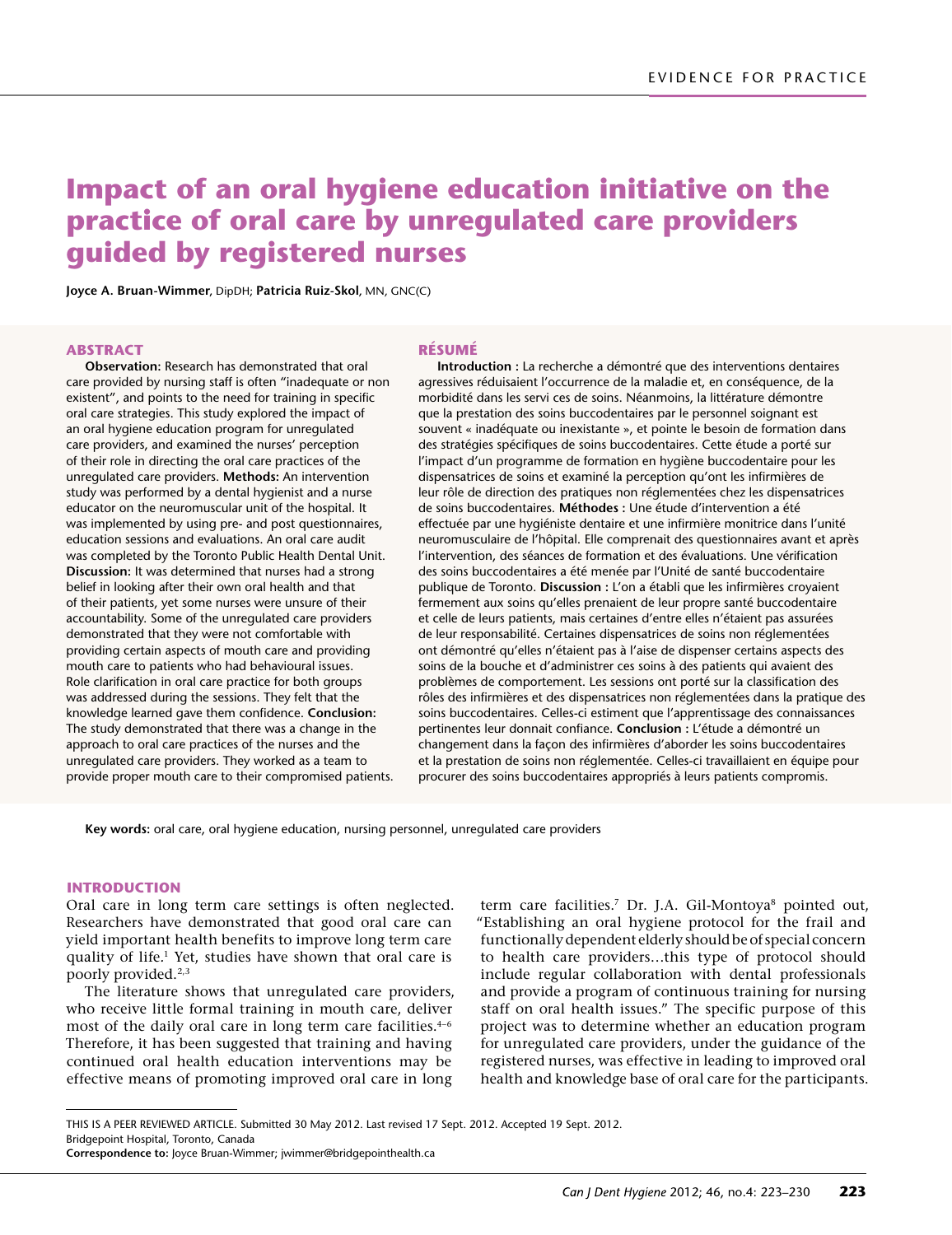A variety of factors, such as fiscal restraints, technological advances, and shorter hospital stays, have increased the use of unregulated care providers.<sup>9</sup> Consequently, the role of the registered nurse has expanded to include teaching, delegating, assigning and supervising unregulated health care providers.<sup>9</sup> Registered nurses are accountable for their actions within these domains of nursing practice when utilizing unregulated health care providers. While the College of Nurses of Ontario specifies practice guidelines for registered nurses to work with unregulated care providers, the beliefs and perceptions of staff nurses related to the impact of directing care routines such as oral care for patients—need further examination.

## **METHODS**

The project, led by a dental hygienist and a nurse educator, had the following research questions:

- 1. What is the impact of an oral hygiene education initiative on the practice of oral care by unregulated care providers (known as personal service providers at Bridgepoint Hospital)?
- 2. What is the perception of the registered nurses regarding their role in directing this practice by unregulated care providers?

An intervention study was performed to evaluate the effect of the education in terms of changes in practice. The study was conducted at Bridgepoint Hospital, which provides complex care and rehabilitation to individuals living with chronic disease and disability. The hospital's neuromuscular unit (post stroke, multiple sclerosis, amyotrophic lateral sclerosis [Lou Gherig's disease], Huntington's disease, Dandy Walker syndrome) was chosen because of the health complexity of the patients whose duration of stay in the hospital had been more than five years and whose need of assistance from the staff was higher. The staff's shifts of work and number of staff in each shift differed:

- • the day shift had four registered nurses and nine unregulated care providers;
- the evening shift had four registered nurses and four unregulated care providers, and
- the night shift had two registered nurses and two unregulated care providers.

The unit was divided into four modules. Each module had twelve patients. During the study, there were approximately forty-five to forty-eight patients. The number fluctuated when patients were discharged to an acute care hospital or when they were on a visit/stay with family and/or friends for a day or weekend. An oral hygiene education initiative was implemented using the following:

- *• Pre questionnaires* These questionnaires (see Supplementary Information) were distributed to the participants prior to the first session. The questionnaires were developed by the dental hygienist and nurse educator to establish knowledge, attitude and behaviours of the staff towards oral care and oral health.
- *• Three education sessions* Each session included a Powerpoint presentation (created by the dental

hygienist) and time for discussion. The nurse educator gave additional information on the role of the registered nurses in oral care and on strategies working with patients who had behavioural issues. One session focused on the importance of oral health and the provision of oral care to our compromised patients. Another focused on the normal and abnormal oral conditions found in our patients' mouths. The last session offered oral care techniques and strategies when working with patients with behavioural issues. During this session, the staff had an opportunity to demonstrate the learned skills on each other. The information presented at each session was tailored specifically for the patient population on the neuromuscular unit. The duration of the sessions was also considered due to the time constraints experienced by the staff during their shifts.

- *• Post questionnaires*  These were administered after all the education sessions were delivered to compare with the pre questionnaire results.
- *• Evaluations*  These evaluations (see Supplementary Information) were completed by the study participants after each session. These were used to determine if the sessions were appropriate and whether they had met the participants' expectations. This was an opportunity to obtain qualitative data.

The purpose of the study was communicated at staff meetings and through recruitment letters and flyers. At first, the staff's perceptions of the study were negative. They felt that there was too much time investment on their part, and also felt that this was an opportunity for a job performance evaluation. These issues were clarified through discussions with the staff during meetings. Therefore, their perceptions changed. All nursing staff on the unit had the opportunity to participate in the study; if staff did not want to voluntarily participate, they could attend the education sessions if they wished.

Initially, eight unregulated care providers and five registered nurses were recruited for this study; however, four of them withdrew due to conflicts with schedules. Five unregulated care providers and four registered nurses participated in this study. These participants worked the day shift; later in the study, some of them rotated to work the evening shift and therefore, some sessions were offered during the evening. Although the sample size was small, it was an example of research in practice and the small sample size was a reflection of the nature of the practice environment. When the study participants were involved in the education sessions, the other staff provided care to the patients with higher needs. We found that the speech-language pathologist, nurse clinician, manager, physiotherapist, occupational therapist and pharmacist of the unit would attend some of the sessions. It was emphasized by the staff that most of the direct personal care, such as showering, oral hygiene of the patients, was provided by the unregulated care providers.

During the study, the dental hygienist and nurse educator were visible in the unit and were available if the staff had had questions or concerns about some of the learned strategies implemented at the bedside. The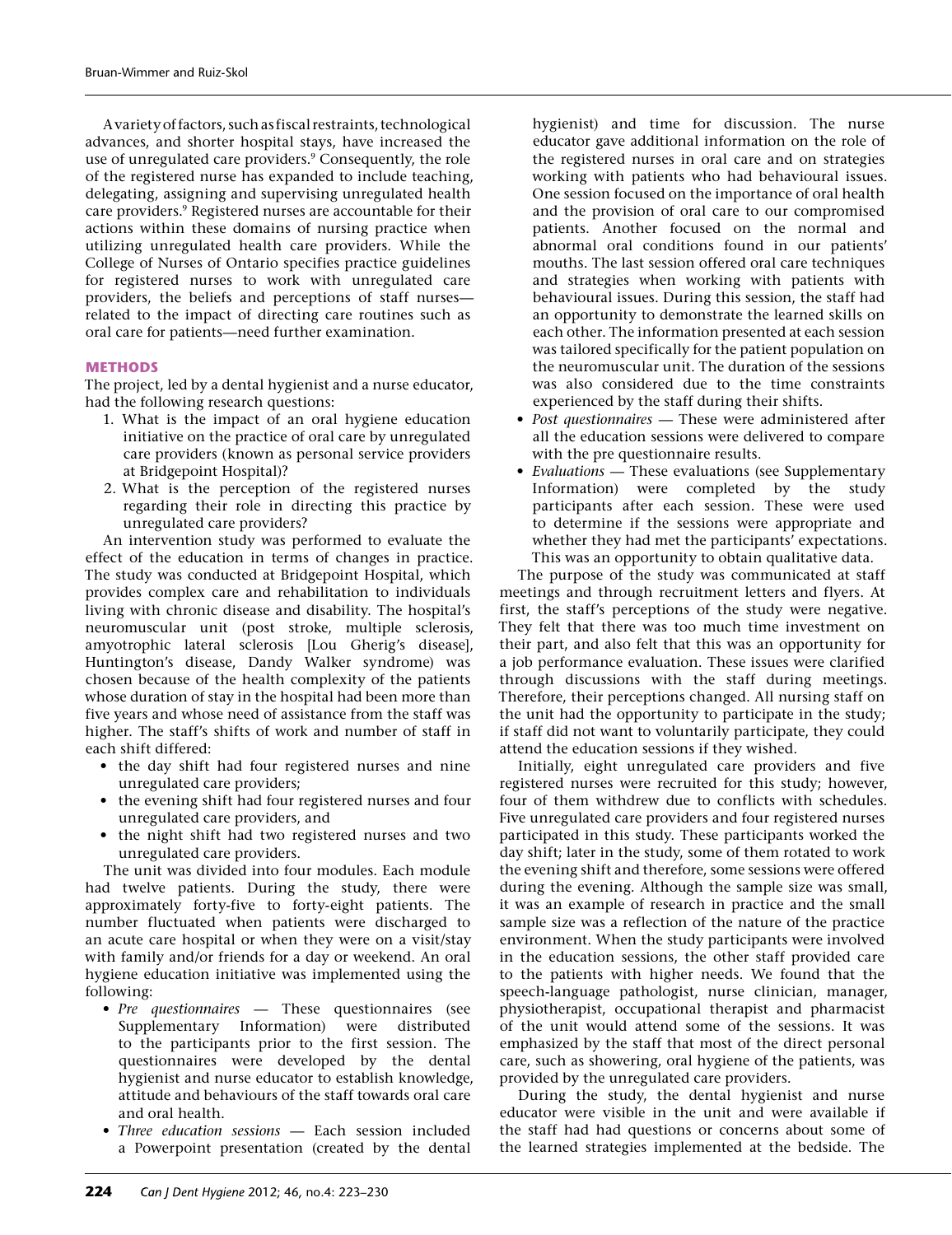Toronto Public Health Dental team—a dental hygieinist and a dental assistant—was asked to assess the unit one month after the last education session.

Data analyses of the project included answers from questionnaires to ascertain knowledge, beliefs, and judgement about oral care, feedback from participants on the education initiatives, and results of the oral care audit—generated by Statistical Package for the Social Sciences (SPSS), the computer program used for statistical analysis. A flow chart of the education initiative is shown in Figure 1.

### **Ethical considerations**

A research ethics board application was submitted to and approved by the Joint Bridgepoint-West Park Research Ethics Board. Ethical considerations were met by gaining informed consent, ensuring the dignity, confidentiality and prevention of harm to the participants, and by giving assurance that their participation did not have any negative impact on their job responsibilities or their colleagues. A numerical coding to identify each participant was used on the data collection forms. Data were stored in computerized files and as hard copies. All files were kept in a locked cabinet in the principal investigator's office. All data were then destroyed upon completion of data analyses. The benefits of this study were the enhancement of the knowledge base of oral care for the participants and the reduction of the occurrence of illnesses such as acquired pneumonia and other lung infections for our patients. There were no known risks associated with this study. All participants voluntarily participated in the study and were informed of all aspects of the study and were asked to sign a consent form.

## **FINDINGS**

Tables 1 and 2 show the results of the pre- and post questionnaires for the registered nurses and unregulated care providers. In both the tables, only those questions answered incorrectly or those that depicted a certain belief or perception were highlighted. The tables show that there was an improvement for both groups.

Table 1 shows that in the "True and False" section, there was only one question in the pre questionnaire that the

**Figure 1.** Flow chart of the education initiative.



nurses had answered incorrectly. They all felt that oxygen therapy, suctioning, mouth breathing and NPO status ("nil per os" meaning "nothing by mouth") did not affect the oral mucosa of older adults. The pre questionnaire also revealed the following:

- half of the nurses did not realize that they were accountable for their own and that of the unregulated care providers oral care practices;
- • all the nurses knew that it was important to report

|  |  | Table 1. Results of the registered nurses questionnaire. |
|--|--|----------------------------------------------------------|
|  |  |                                                          |

|       | <b>Results</b>                                                                                                                  | <b>Pre questionnaires</b>                                                                                              | <b>Post questionnaires</b>                                              |
|-------|---------------------------------------------------------------------------------------------------------------------------------|------------------------------------------------------------------------------------------------------------------------|-------------------------------------------------------------------------|
| Q. 6  | Questions 1 to 9 (True and False section)<br>Effects of medical treatments on oral status<br>(Oxygen therapy, suctioning, etc.) | All nurses had this answer incorrect<br>- all were unaware that the medical<br>treatments would affect the oral status | All scored perfectly – awareness of the<br>medical treatments increased |
| Q. 10 | Accountability of their own and that of the<br>UCPs oral care practices                                                         | 50% knew                                                                                                               | All knew                                                                |
| Q. 11 | Who to report changes in oral status to                                                                                         | All answered correctly - Physician                                                                                     | Same response                                                           |
| Q. 12 | Obtaining oral care products on unit/hospital                                                                                   | All nurses were unfamiliar                                                                                             | All nurses were very familiar                                           |
| Q. 13 | Their own belief of seeing the dentist                                                                                          | They all had the same belief that it is<br>important to see the dentist regularly                                      | Same response                                                           |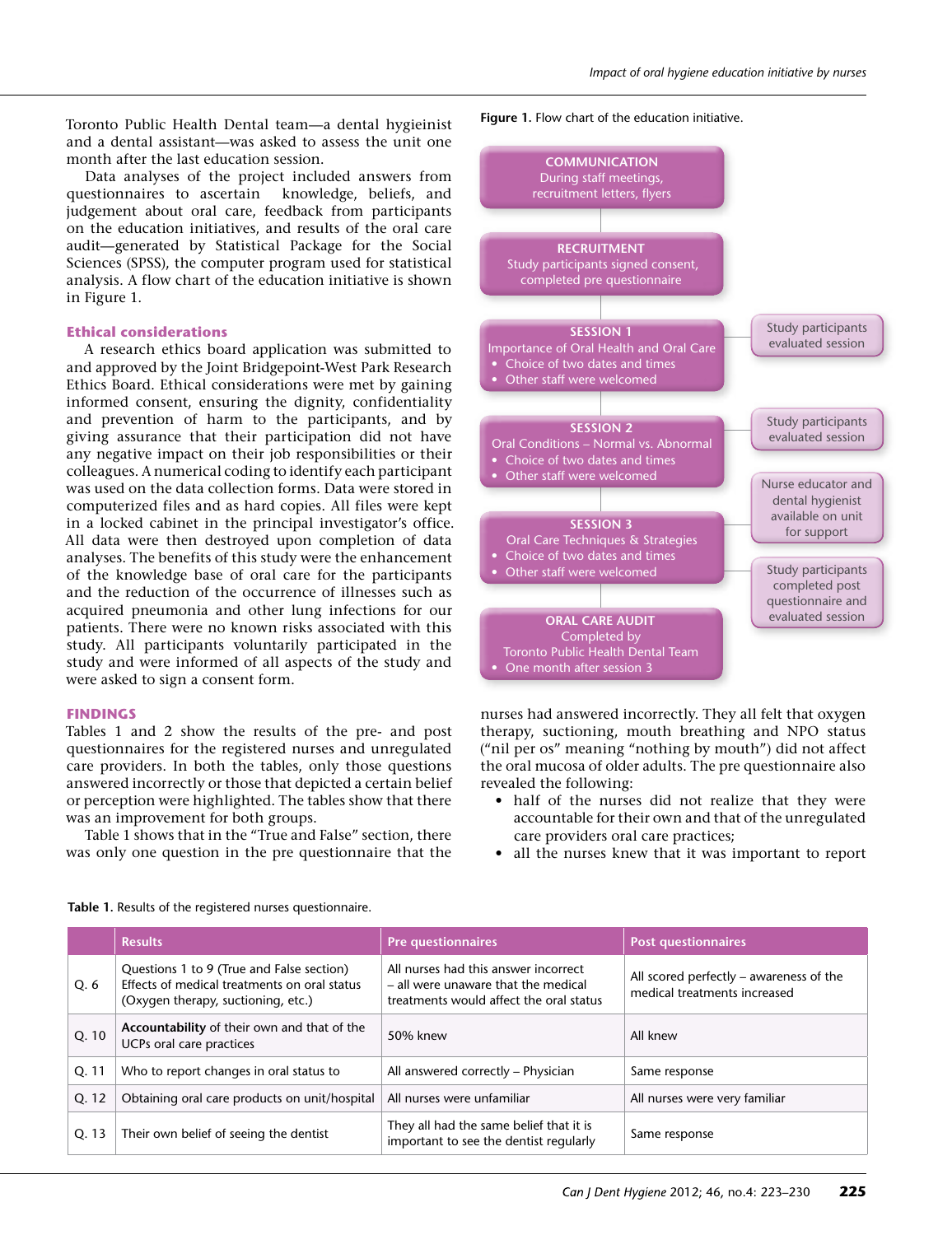**Table 2.** Results of the unregulated care providers responses.

|                              | <b>Results</b>                                                                                                                                                          | <b>Pre questionnaire</b>                                                                                                                                                        | <b>Post questionnaire</b>                                                                                                                                                                                                                                                                                                                                 |
|------------------------------|-------------------------------------------------------------------------------------------------------------------------------------------------------------------------|---------------------------------------------------------------------------------------------------------------------------------------------------------------------------------|-----------------------------------------------------------------------------------------------------------------------------------------------------------------------------------------------------------------------------------------------------------------------------------------------------------------------------------------------------------|
| Q. 2<br>Q. 5<br>Q. 6<br>Q. 9 | Questions 1 to 9 (True and False section)<br>Effect of dry mouth<br>Massaging and cleaning of gums<br>Toothbrush maintenance<br>Food can get trapped in the cheek folds | • 100% answered this incorrectly<br>• 50% answered this incorrectly<br>• 100% answered this incorrectly<br>• 80% answered this incorrectly                                      | All were answered correctly                                                                                                                                                                                                                                                                                                                               |
| Q. 10                        | Obtaining oral care products on unit/in<br>hospital                                                                                                                     | All were unfamiliar on how to obtain the<br>oral care products                                                                                                                  | All participants were familiar                                                                                                                                                                                                                                                                                                                            |
| Q. 11                        | Who to report changes in oral status to                                                                                                                                 | All answered correctly - RN in charge                                                                                                                                           | Same response                                                                                                                                                                                                                                                                                                                                             |
| Q. 12                        | Barriers to providing mouth care to patients                                                                                                                            | • 80% indicated that the patients'<br>behavioural issue was the main barrier<br>while<br>• 20% experienced no challenges                                                        | The same 80% - No longer experienced<br>barriers                                                                                                                                                                                                                                                                                                          |
| Q. 13                        | Years of providing mouth care                                                                                                                                           | • 50% provided mouth care for 1 to 5<br>years<br>• $50\%$ - 6 to 10 years                                                                                                       | Same response                                                                                                                                                                                                                                                                                                                                             |
| Q. 14                        | Mouth care services                                                                                                                                                     | • 100% brushed teeth<br>• 50% used mouthwash for patients<br>with teeth<br>• 80% cleaned and inserted dentures<br>• 50% checked the mouths of patients<br>with or without teeth | • 100% brushed teeth<br>• 60% flossed<br>• 80% brushed/wiped inside mouth<br>and tonque<br>• 80% used mouthwash for patients<br>with and without teeth<br>• 100% cleaned and inserted dentures<br>• 50% used saliva substitute for patient<br>with and without teeth (depended<br>on the patients' needs)<br>• 100% checked the mouths of all<br>patients |
| Q. 15                        | Level of comfort in different aspects of mouth<br>care                                                                                                                  | • 80% felt that they were adequately<br>prepared                                                                                                                                | • 80% felt they were excellently<br>prepared                                                                                                                                                                                                                                                                                                              |
| Q. 16                        | Their own belief of seeing the dentist                                                                                                                                  | • 50% saw the dentist regularly<br>• 50% saw the dentist when there was<br>a problem                                                                                            | • 100% saw the importance of seeing<br>the dentist regularly                                                                                                                                                                                                                                                                                              |

findings like a sore, lump or bump in the mouth to the attending physician;

- • nurses were not familiar as to where to obtain the products needed to provide the proper oral care for their patients, and
- nurses had a strong belief in looking after their own oral health and that of their patients.

Table 2 demonstrates that four out of the nine "True and False" questions had posed a challenge. None of the unregulated care providers realized that dry mouth led to serious tooth decay and mouth infections, and that a toothbrush should not be stored in a container after each use. Half of the staff did not know that the massaging and cleaning of the gums were necessary for denture wearers, while most did not know that food would get trapped in the folds of the cheeks. All of the unregulated care providers were unfamiliar with how to obtain oral care products. Although all of them experienced barriers to providing the mouth care, they felt that they were adequately prepared on this topic. Half of the staff indicated that they had more than five years' experience in providing mouth care.

Half of the staff indicated that they saw the dentist only when there was a problem such as a toothache.

The next three Tables show the results of the evaluations from each session. In the first education session (refer to Table 3), all the participants felt that the information presented was relevant to their practice of oral care, and liked having the opportunity of participating in the session. Most of them strongly agreed that they intended applying their new learning. The only concern that was flagged in this session was its duration, which the nurses felt was too long for them. It was indicated in the "comment" section that they were short of staff and had had heavy caseloads (about 16 patients per nurse per day or evening shift). During this session, the importance of oral care and oral health was discussed. There was participation from the other disciplines such as speech-language pathology, pharmacy and social work. The manager of the unit also took an interest in the presentation since she wanted to show her support to her staff. She also wanted to be a resource for her staff in case any questions or issues arose.

Some of the qualitative data collected for the first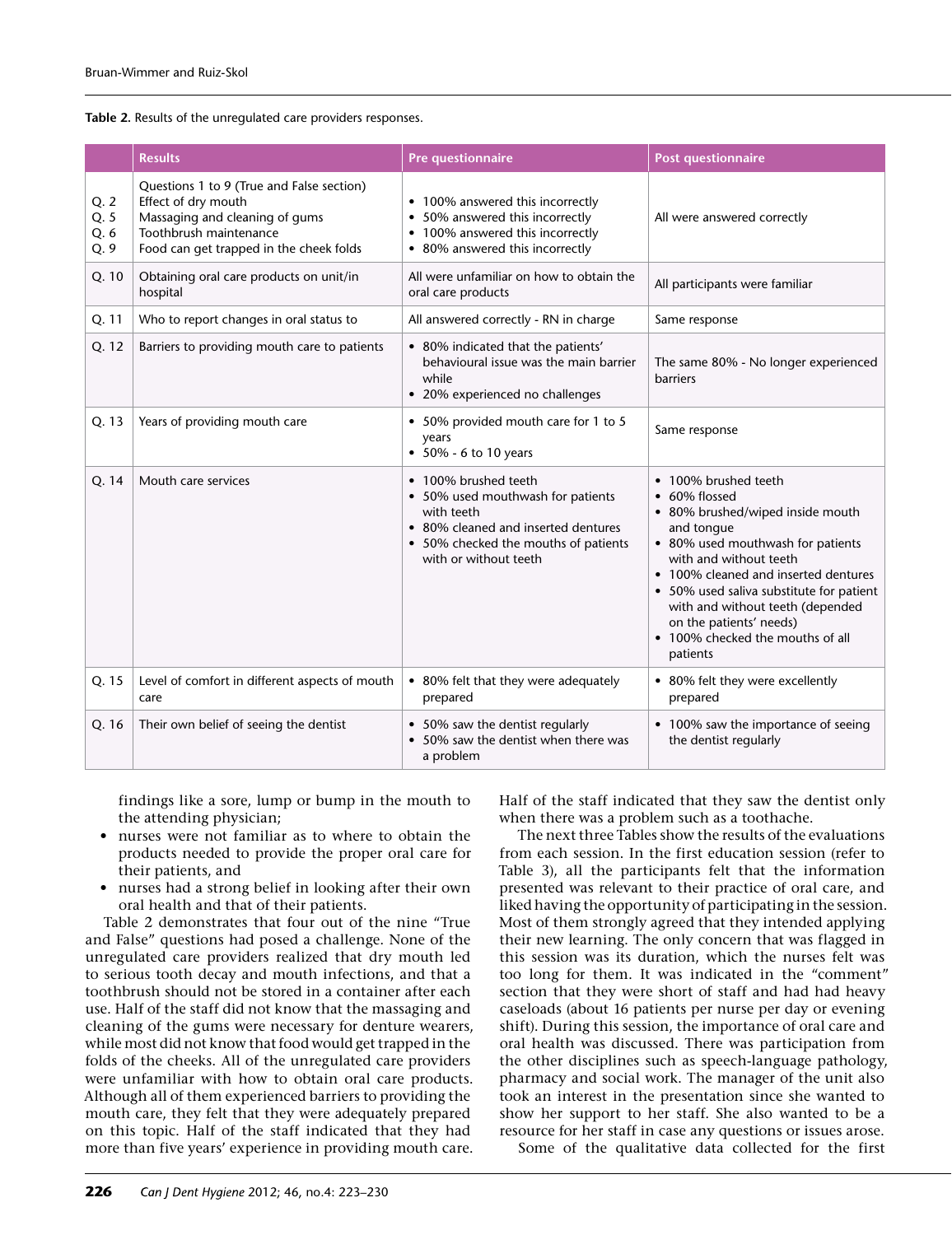session were:

*It doesn't hurt to review a topic that we should all know. The session was very informative. It's good to be reminded of how important oral care is.*

*All information is relevant to my knowledge.*

*It's all important info to know. Thanks for the overview! I'm glad that our roles were clarified. Now I understand what I am accountable for.*

The results for the second session (refer to Table 4) depicted that overall, all the participants felt that learning about the normal and abnormal oral conditions of the mouth were very relevant to their work and that they intended to apply this knowledge. The speech-language pathologist also participated in this session.

*I definitely learned a lot of new conditions of the mouth. The pictures were really helpful.*

*I would like this lesson to be taught throughout the hospital.*

The last session involved learning about oral care strategies and working on each other (refer to Table 5). Again all the participants strongly agreed that the information was relevant to their practice. The participants were not as comfortable working on each other, but felt it was necessary for them to experience this to increase their comfort level with using the oral care products on their patients. They had had the opportunity to feel what it was like to be on the receiving end of services. It was a "wake up call" to their senses—they tasted and felt the different products in their mouths.

*I liked having the hands-on experience of using the products. The hands-on experience helped me feel comfortable with the products.*

In addition to our findings from the pre- and post education questionnaires and evaluations, the results of the hospital's oral care audit that the Toronto Public Health CLC (Collective Living Centres) dental team conducted every year at the hospital were also available. The audit involved 10 to 15 patients per unit who were randomly chosen and examined. An audit tool (refer to Figure 5) was completed for each patient. The numbers for only the neuromuscular unit from the years 2000 through to 2006 were extrapolated; therefore, these numbers do not reflect the hospital as a whole (as shown in Table 6).

#### **DISCUSSION**

From the pre questionnaires, we found that the participants, especially the personal service providers, had some knowledge about oral care in general. However, they felt uncomfortable with providing certain mouth care routines such as brushing dentures and inserting them, flossing and checking patients' mouths. It was also determined that the registered nurses had a strong belief in looking after their own oral health and that of their patients; however, provision of oral care was difficult due to the behaviour of certain patients who were resistive to basic care needs like showering, shaving, and changing clothes. While the nurses had strong beliefs about their own oral care, the personal service providers did not hold

**Table 3.** Results: Evaluation of session 1.

| All information presented is relevant<br>to my practice of oral care. | • 100% strongly agree                         |
|-----------------------------------------------------------------------|-----------------------------------------------|
| I intend to apply my new learning to<br>my work.                      | • 80% strongly agree<br>20% agree             |
| All questions or concerns I had were<br>answered.                     | • 80% strongly agree<br>20% agree             |
| I liked having the opportunity to<br>participate in the session.      | • 100% strongly agree                         |
| I liked the photographs that were<br>used in the slides.              | • 80% strongly agree<br>20% agree             |
| The length of time for session 1<br>suited my needs.                  | • 80% strongly agree<br>20% disagree (nurses) |
| The presenter(s) was/were clear and<br>understandable.                | • 100% strongly agree                         |
| Session 1 met my expectations.                                        | • 100% strongly agree                         |

**Table 4.** Results: Evaluation of session 2.

| All information presented is relevant<br>to my practice of oral care. | • 100% strongly agree             |
|-----------------------------------------------------------------------|-----------------------------------|
| I intend to apply my new learning to<br>my work.                      | • 100% strongly agree             |
| All questions or concerns I had were<br>answered.                     | • 100% strongly agree             |
| I liked having the opportunity to<br>participate in the session.      | • 100% strongly agree             |
| I liked the photographs that were<br>used in the slides.              | • 80% strongly agree<br>20% agree |
| The length of time for session 2<br>suited my needs.                  | • 70% strongly agree<br>30% agree |
| The presenter(s) was/were clear and<br>understandable.                | • 100% strongly agree             |
| Session 2 met my expectations.                                        | • 80% strongly agree<br>20% agree |

**Table 5.** Results: Evaluation of session 3.

| All information presented is relevant<br>to my practice of oral care. | • 100% strongly agree                                                                       |
|-----------------------------------------------------------------------|---------------------------------------------------------------------------------------------|
| I intend to apply my new learning to                                  | • 60% strongly agree                                                                        |
| my work.                                                              | 40% agree                                                                                   |
| All questions or concerns I had were                                  | 80% strongly agree                                                                          |
| answered.                                                             | 20% agree                                                                                   |
| I liked having the opportunity to                                     | 90% strongly agree                                                                          |
| participate in the session.                                           | 10% agree                                                                                   |
| I liked the photographs that were                                     | 80% strongly agree                                                                          |
| used in the slides.                                                   | 20% agree                                                                                   |
| The length of time for session 3<br>suited my needs.                  | • 60% strongly agree<br>30% agree<br>10% strongly disagree<br>(nurse had heavy<br>caseload) |
| The presenter(s) was/were clear and<br>understandable.                | • 100% strongly agree                                                                       |
| Session 3 met my expectations.                                        | 90% strongly agree<br>10% agree                                                             |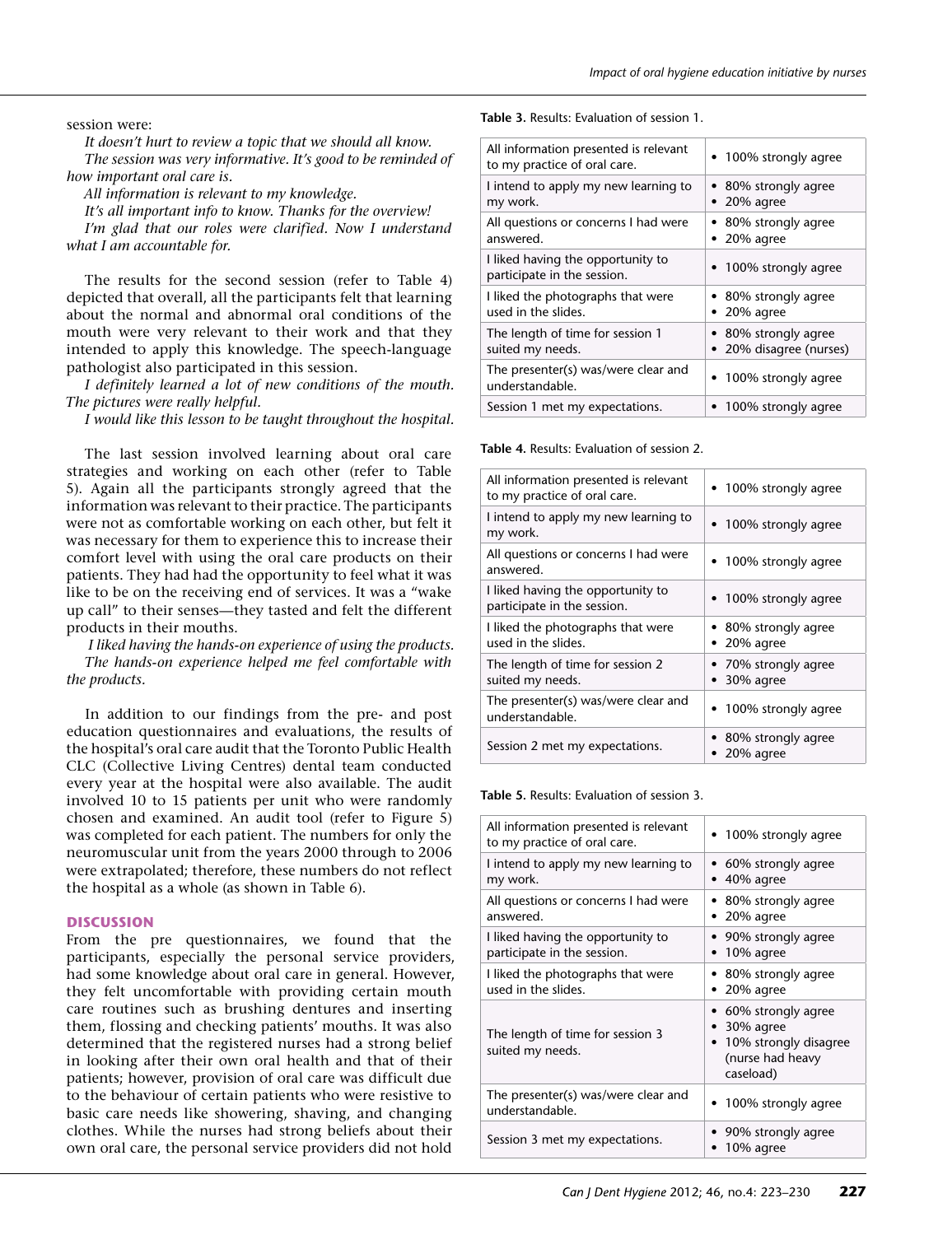**Figure 5.** Oral care audit tool.

| <b>Item</b>                              | <b>Yes</b> | <b>No</b> | <b>Comments</b> |
|------------------------------------------|------------|-----------|-----------------|
| <b>Bedside audit:</b>                    |            |           |                 |
| • Does patient have own teeth?           |            |           |                 |
| • Edentulous (no teeth)                  |            |           |                 |
| • Dentures______ Upper______ Lower______ |            |           |                 |
| • Oral cavity clean (good oral hygiene)  |            |           |                 |
| • Dentures clean                         |            |           |                 |
| • Dentures in use                        |            |           |                 |
| • Toothbrush present                     |            |           |                 |
| Documentation:                           |            |           |                 |
| • Activity flowsheet completed           |            |           |                 |

such strong beliefs, with some of them indicating that they saw the dentist only when they had an issue like a toothache.

Before the education initiative, 80 per cent of the participants felt that behavioural issues were the main barrier in providing oral care for patients in their unit. After the education, the same 80 per cent indicated that behavioural issues were no longer a barrier due to the strategies discussed and learned. They also felt that the knowledge learned gave them the confidence in providing mouth care such as looking after dentures and assessing patients' mouths. They felt excellently prepared.

Another significant finding was definitely the role clarification in oral care practice with registered nurses and unregulated care providers. Through the questionnaires and feedback, it was clear that both disciplines did not have a clear understanding of what their role was in regards to oral care. Only 50 per cent of the registered nurses indicated that they were accountable for their own and that of the unregulated care providers' oral care practices. After the education intervention—and after the nurse educator had provided the nursing perspective and had addressed issues raised by the registered nurses—there was a positive outcome. All the registered nurses indicated (in the post questionnaires) that they felt accountable for their role. Table 7 was created and discussed in the first session to help clarify aspects of oral care each discipline was accountable for. The staff frequently referred to these responsibilities to ensure that the correct person was providing the care or that certain responsibilities were delegated to the unregulated care providers whenever necessary. Accountability was no longer an issue.

One of the factors that contributed to the success of the study was the positive change in the staff's approach to oral care. Opposed to working individually, they worked as a team, shared strategies and re-enforced best practices. The staff pointed out that their raised awareness after education sessions and support from the nurse educator, dental hygienist and manager had contributed to their success.

Some of the changes in practice were significant. For example,

- the registered nurse in charge of the evening shift established that oral care was delivered after dinner or before bedtime;
- • mouth care was provided after the patient's tracheostomy was suctioned;
- patients were assisted with rinsing or cleaning their mouths, especially at night, after thickeners or apple sauce was administered with medication;
- the unregulated care providers said that they shared their effective strategies when providing care to patients with some challenging behaviours.

There was a marked improvement in the quality and consistency of oral care provided by both the nurses and unregulated care providers.

As brought to our attention through the evaluation forms, duration of the education sessions was a challenge, especially when staff numbers were less than ideal. If a nurse was absent, then each nurse had sixteen patients to care for instead of the usual twelve. Scheduling the education sessions was also very difficult since the participants worked rotating shifts; therefore, evening sessions were offered to accommodate their needs.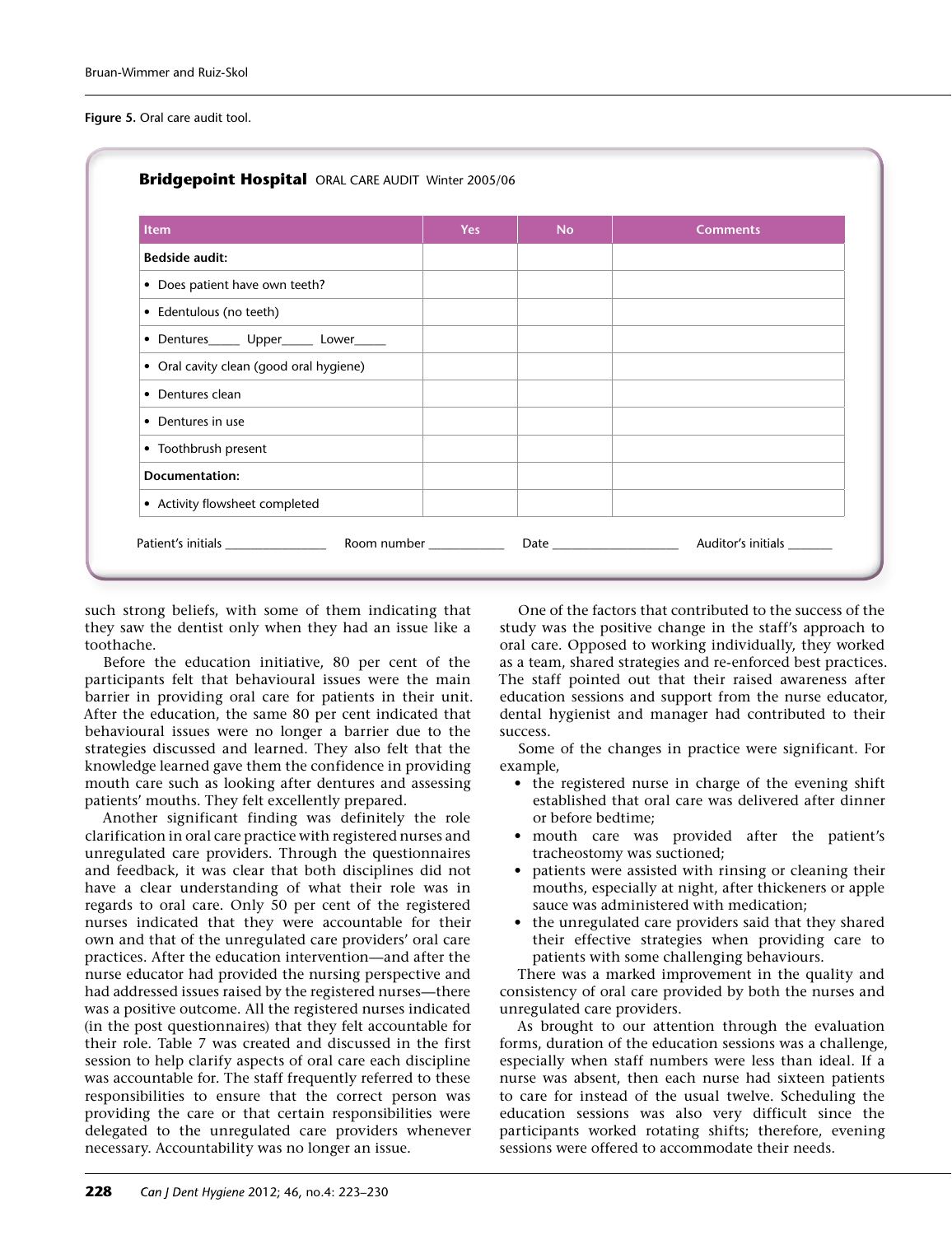With the help of the Public Health CLC dental team, we were able to determine the effectiveness of the education initiative after a month of implementation. Table 6 compares the results of the following years: 2000, 2002, 2004 and 2006. There were many different variables that contributed to these results. In 2004, the number of patients with good oral care dropped to 50 per cent due to several factors: our patient population dramatically changed at the time; the needs of patients became more complex, and therefore, required more care. This also coincided with the SARS crisis in Toronto, where we were ordered by the Ministry of Health to transfer many of our patients who were functioning higher than others to long term care facilities or to assisted living centres to accommodate patients coming to us from acute care. The number in 2006 reflected the results of the oral hygiene education initiative. There was not only an increase in the level of staff satisfaction, but also in patient satisfaction. The Public Health CLC dental team, found that the patients were happier since their mouths were cleaner and healthier. These findings clearly reinforced the advantages of an education initiative intervention to achieve positive patient health outcomes.

The oral hygiene education initiative sparked an enthusiasm from other health professionals such as the speech–language pathologist. This showed that the awareness of the importance of oral health related to overall health was increasing and that collaboration was reinforced. During and after the study, it was not unusual to see nursing and dental personnel interacting for education sessions and strategy discussions. This enthusiasm should be fuelled.

## **CONCLUSIONS**

One of the factors that contributed to the success of the study was the positive change in the staff's approach to oral care. They worked as a team, shared strategies and re-enforced best practices. The staff pointed out that their awareness was raised with the education sessions and with the researchers' support and knowledge. Some of the changes in practice were also significant, for example, the nurse in charge of the evening shift ensured that oral care was delivered after dinner or before bedtime; mouth care was provided after a patient's tracheostomy was suctioned; patients were assisted with rinsing or cleaning their mouths after medication was taken with thickeners or apple sauce, especially at night. The unregulated care providers said that they shared the strategies that were effective when providing care to patients with some challenging behaviours. Because the roles of the nurses and the unregulated care providers were redefined or clarified in regards to oral care, nurses' accountability was no longer an issue.

The research study was definitely a learning process. Along with successes, came challenges as well. One of the main limitations was having a small sample size. When the study participants took part in the education sessions, the staff who did not participate provided care to the patients with higher needs because the number of staff on the unit was not always ideal. Another challenge was

**Table 6.** Oral care audit results.

Patients with good oral hygiene; n=48 (Neuromuscular unit only)



**Table 7.** Your role in oral care.

|                                     | <b>Registered</b><br><b>Nurse</b> | <b>Personal</b><br><b>Service</b><br>Provider |
|-------------------------------------|-----------------------------------|-----------------------------------------------|
| Assessment of the mouth             | ✔                                 |                                               |
| Observe mouth during oral care      |                                   |                                               |
| Oral care for patients              |                                   |                                               |
| • Patients with oral pathology      |                                   |                                               |
| • Trach patients                    |                                   |                                               |
| • Severe dysphagic patients         |                                   |                                               |
| • Resistive patients                |                                   |                                               |
| Suction toothbrush                  |                                   |                                               |
| 0.12% Chlorhexidine rinse           |                                   |                                               |
| Oral relief swabs                   |                                   |                                               |
| Oral balance mouth moisturizing gel |                                   |                                               |

to change participants' perception about the research process. At first, they felt that the study would demand too much investment of time on their part, and they also felt that their performance was being evaluated. These points were clarified during staff meetings and through the use of recruitment letters; therefore, their perception changed. Scheduling education sessions was a challenge since the participants worked rotating shifts. Flexibility of time was considered to accommodate their needs. The duration of these education sessions was also a challenge especially on days when the staff numbers were less than ideal.